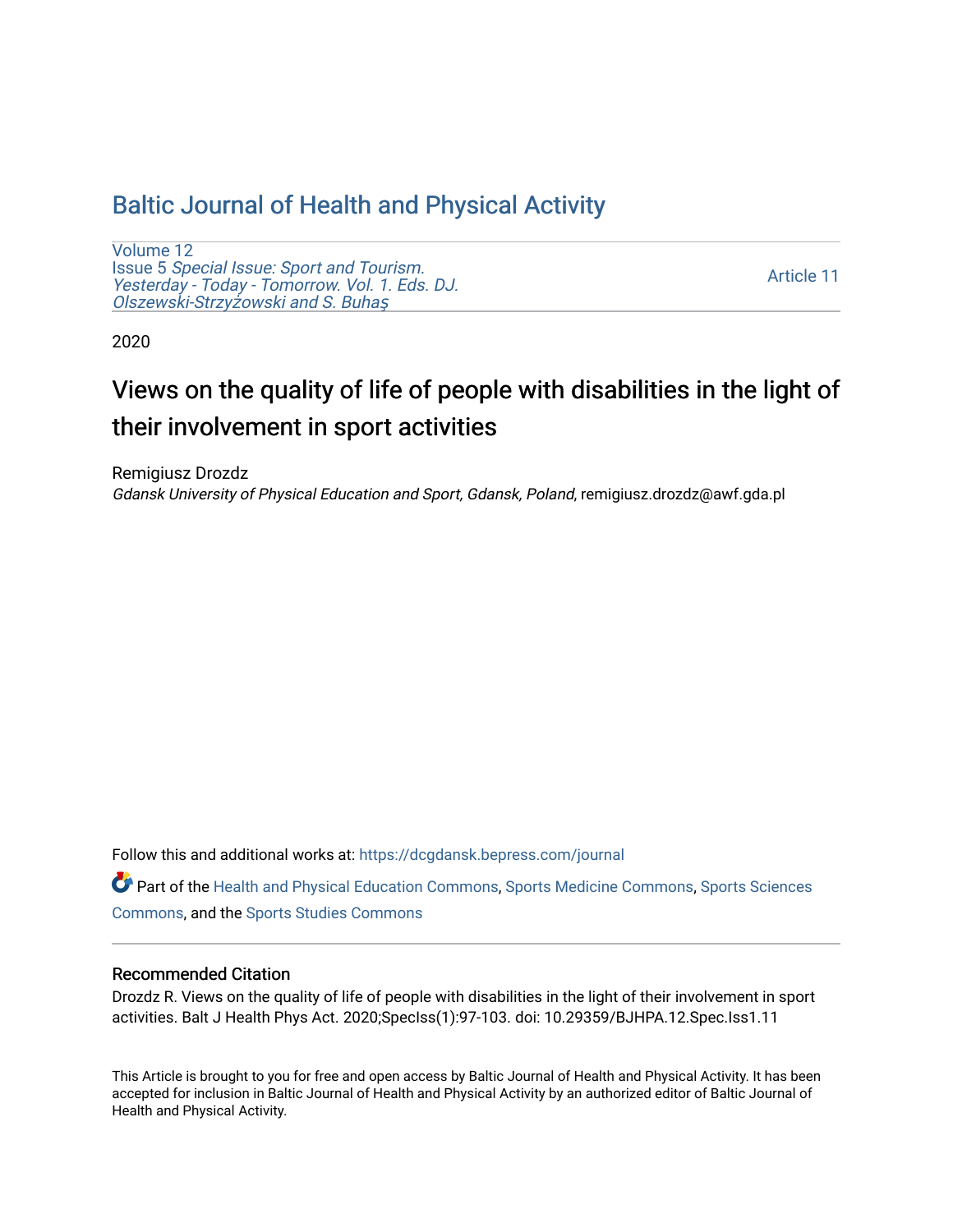# **Views on the quality of life of people with disabilities in the light of their involvement in sport activities**

#### **Remigiusz Dróżdż**

Gdansk University of Physical Education and Sport, Gdansk, Poland

| abstract                      |                                                                                                                                                                                                                                                                                                                                                                                                                                                                                                                                                                                                                                                                                                                                                                                                                                                                           |
|-------------------------------|---------------------------------------------------------------------------------------------------------------------------------------------------------------------------------------------------------------------------------------------------------------------------------------------------------------------------------------------------------------------------------------------------------------------------------------------------------------------------------------------------------------------------------------------------------------------------------------------------------------------------------------------------------------------------------------------------------------------------------------------------------------------------------------------------------------------------------------------------------------------------|
| <b>Background:</b>            | The quality of life of people with disabilities is the result of many factors. Apart from health, functional<br>and mental parameters, it is determined by several social conditions. This approach, however, concerns<br>an objective perspective, apart from which there is also a subjective perspective. This is an internal<br>approach that affects the sense of the quality of life, to a limited extent referring to the quality of life<br>itself. Therefore, it can be assumed that the subjective views on the quality of life will be determined by<br>the location in the social context, an example of which is sport activity. The aim of the research was to<br>find out the opinions of disabled athletes about the quality of life in the context of their participation in<br>various forms of physical activities.                                    |
| <b>Material and methods:</b>  | The research analysis was conducted on 107 disabled athletes and 19 disabled non-athletes. A<br>diagnostic survey method was used with a questionnaire technique. The research tool was the Quality<br>of Life Index, an American scale which belongs to the global category of scales and is composed of a<br>series of questions referring to different areas of life.                                                                                                                                                                                                                                                                                                                                                                                                                                                                                                  |
| <b>Results:</b>               | The results of the survey did not confirm more positive opinions about the quality of life among disabled<br>athletes. The differences between the groups turned out to be statistically insignificant in most cases.                                                                                                                                                                                                                                                                                                                                                                                                                                                                                                                                                                                                                                                     |
| <b>Conclusions:</b>           | Since most of the research results to date indicate a positive impact of regular physical activity on self-<br>esteem and the quality of life, it seems necessary to explore this problem on a larger research sample<br>of people with disabilities.                                                                                                                                                                                                                                                                                                                                                                                                                                                                                                                                                                                                                     |
| Key words:                    | people with disabilities, quality of life, sport activity.                                                                                                                                                                                                                                                                                                                                                                                                                                                                                                                                                                                                                                                                                                                                                                                                                |
|                               |                                                                                                                                                                                                                                                                                                                                                                                                                                                                                                                                                                                                                                                                                                                                                                                                                                                                           |
| article details               |                                                                                                                                                                                                                                                                                                                                                                                                                                                                                                                                                                                                                                                                                                                                                                                                                                                                           |
|                               | Article statistics: Word count: 2,307; Tables: 2; Figures: 0; References: 32<br>Received: June 2020; Accepted: August 2020; Published: November 2020                                                                                                                                                                                                                                                                                                                                                                                                                                                                                                                                                                                                                                                                                                                      |
|                               | Full-text PDF: http://www.balticsportscience.com                                                                                                                                                                                                                                                                                                                                                                                                                                                                                                                                                                                                                                                                                                                                                                                                                          |
|                               | <b>Copyright</b> © Gdansk University of Physical Education and Sport, Poland                                                                                                                                                                                                                                                                                                                                                                                                                                                                                                                                                                                                                                                                                                                                                                                              |
|                               | Indexation: Celdes, Clarivate Analytics Emerging Sources Citation Index (ESCI), CNKI Scholar (China National Knowledge<br>Infrastructure), CNPIEC, De Gruyter - IBR (International Bibliography of Reviews of Scholarly Literature in<br>the Humanities and Social Sciences), De Gruyter - IBZ (International Bibliography of Periodical Literature<br>in the Humanities and Social Sciences), DOAJ, EBSCO - Central & Eastern European Academic Source, EBSCO<br>- SPORTDiscus, EBSCO Discovery Service, Google Scholar, Index Copernicus, J-Gate, Naviga (Softweco, Primo<br>Central (ExLibris), ProQuest - Family Health, ProQuest - Health & Medical Complete, ProQuest - Illustrata: Health<br>Sciences, ProQuest - Nursing & Allied Health Source, Summon (Serials Solutions/ProQuest, TDOne (TDNet), Ulrich's<br>Periodicals Directory/ulrichsweb, WorldCat (OCLC) |
| <b>Funding:</b>               | This research received no specific grant from any funding agency in the public, commercial, or not-for-profit sectors.                                                                                                                                                                                                                                                                                                                                                                                                                                                                                                                                                                                                                                                                                                                                                    |
| <b>Conflict of interests:</b> | Author has declared that no competing interest exists.                                                                                                                                                                                                                                                                                                                                                                                                                                                                                                                                                                                                                                                                                                                                                                                                                    |
| <b>Corresponding author:</b>  | Remigiusz Dróżdż, Gdansk, University of Physical Education and Sport, Gorskiego 1 St., 80-336 Gdańsk, Poland;<br>e-mail: remigiusz.drozdz@awf.gda.pl                                                                                                                                                                                                                                                                                                                                                                                                                                                                                                                                                                                                                                                                                                                      |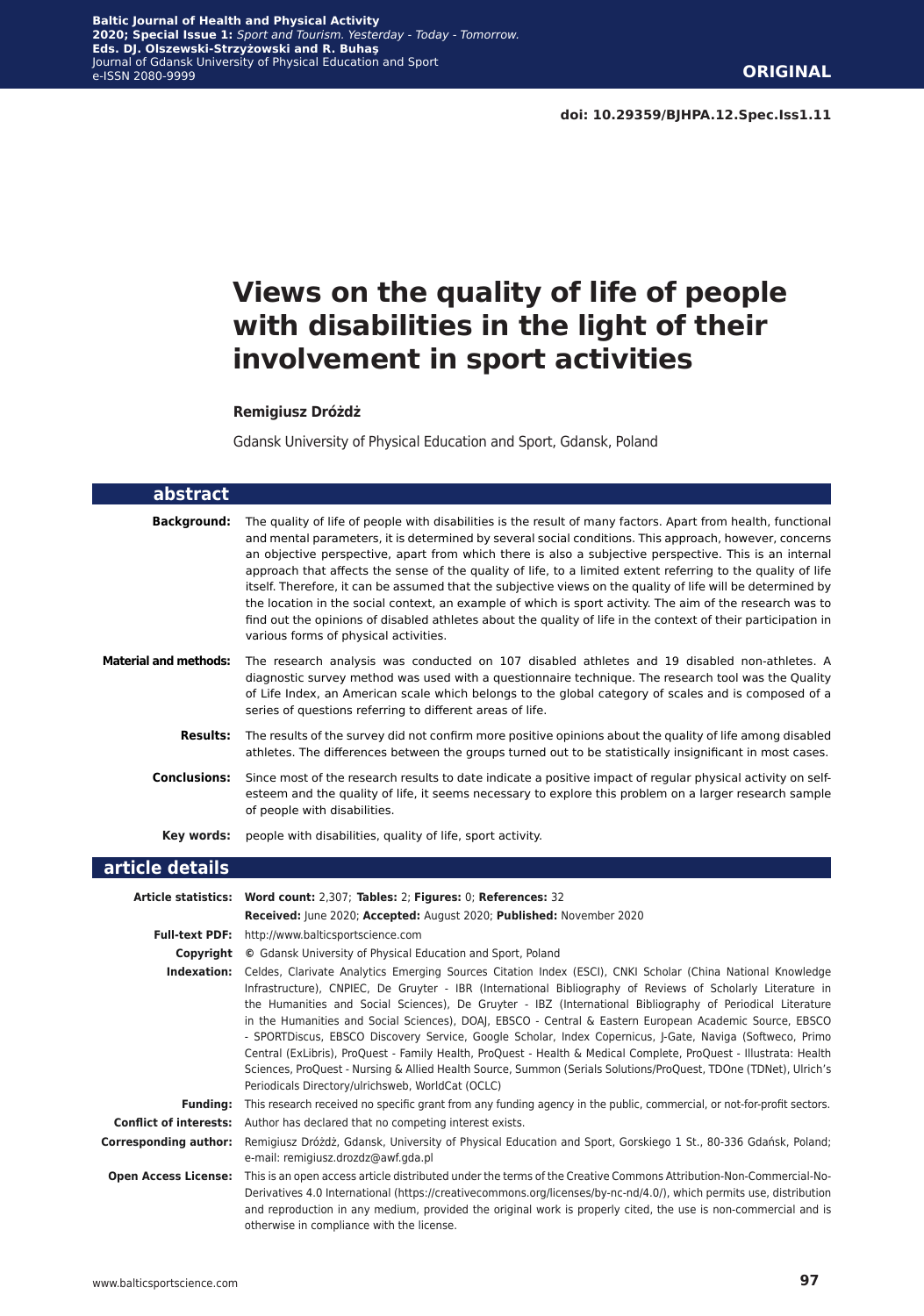# **introduction**

There are over 650 million people with disabilities in the world, which is less than 10% of the world's population [1]. People with severe or moderate disabilities constitute 5% of the population in less developed regions of the world and 7% in more developed regions. 60 million people with disabilities live in China, including 11 million with physical disabilities [2].

The last decades have become more and more promising in the context of the strategy of activating and integrating disabled people [3]. This is the right answer on the structural and social level, giving an opportunity to change their difficult life situation [4]. At the same time, there is a chance to break the stereotypes defining this social group as weak and fearful people, and thus unable to function fully in society [5]. Conservative, and sometimes even reluctant attitudes towards the disabled are the result of high ranking in the hierarchy of importance of features theoretically not related to disability, such as success, strength, wealth, independence, health and physical fitness [6]. For this reason, there is an urgent need for action to normalize the lives of people with disabilities [7]. Undoubtedly, an important element of the policy of including disabled people in social structures is their activation through sport [8, 9]. However, it is advisable that this type of activities is supported by the non-disabled members of the population [10] and promoted through the media [11*−*13].

One of the most famous pioneers of sport for people with physical disabilities, Ludwig Guttmann pointed to the key role of sport in their activation [14], considering it an effective means of restoring contact with the outside world. This integration, in the sense of more effective contact with the non-disabled, can be discussed by analyzing the health and healing function of sport [15, 16]. The support of the activation process in professional and family fields [17] is also significant [18].

Despite the obvious limitations associated with disability, such a person becomes definitely more functional in the physical [19] and mental sense [20*−*22]. Thus, this favors meeting the needs of the individual necessary from the point of view of their proper physical, social and mental development [23].

Considered as the precursor of research on the quality of life, an American researcher, Angus Campbell assumes that the quality of life consists of the degree of satisfaction in predetermined areas of life such as: marriage, family life, health, neighbors, friends, housework, work, life in a given country, place of residence, free time, housing conditions, education and standard of living  $[24]$ . According to Ferrans and Powers, quality of life is the well-being, which is determined by satisfaction with those areas of life that are important to an individual [25]. Quality of life is an interdisciplinary concept that researchers in the fields of medicine, psychology, sociology, philosophy, and social economy deal with [26]. Quality of life of people with disabilities is the subject of numerous scientific studies that represent 3 independent trends. One of them includes works of authors who point out the differences between the quality of life of disabled and non-disabled people [27]. The second trend involves comparative analyses of the quality of life between different groups of people with disabilities [28, 29]. The third trend comprises works describing methods to improve the quality of life of people with disabilities. It is often based on experimental verification of different, own-elaborated methods of quality of life improvement [30*−*32].

The approach to the quality of life of disabled athletes, despite the undoubted research input of the already cited Tomasz Tasiemski, has so far received fewer references in scientific literature, hence the need to explore this issue. The main research goal was to find out the opinions of disabled athletes about the quality of life in the context of their participation in various forms of physical activities.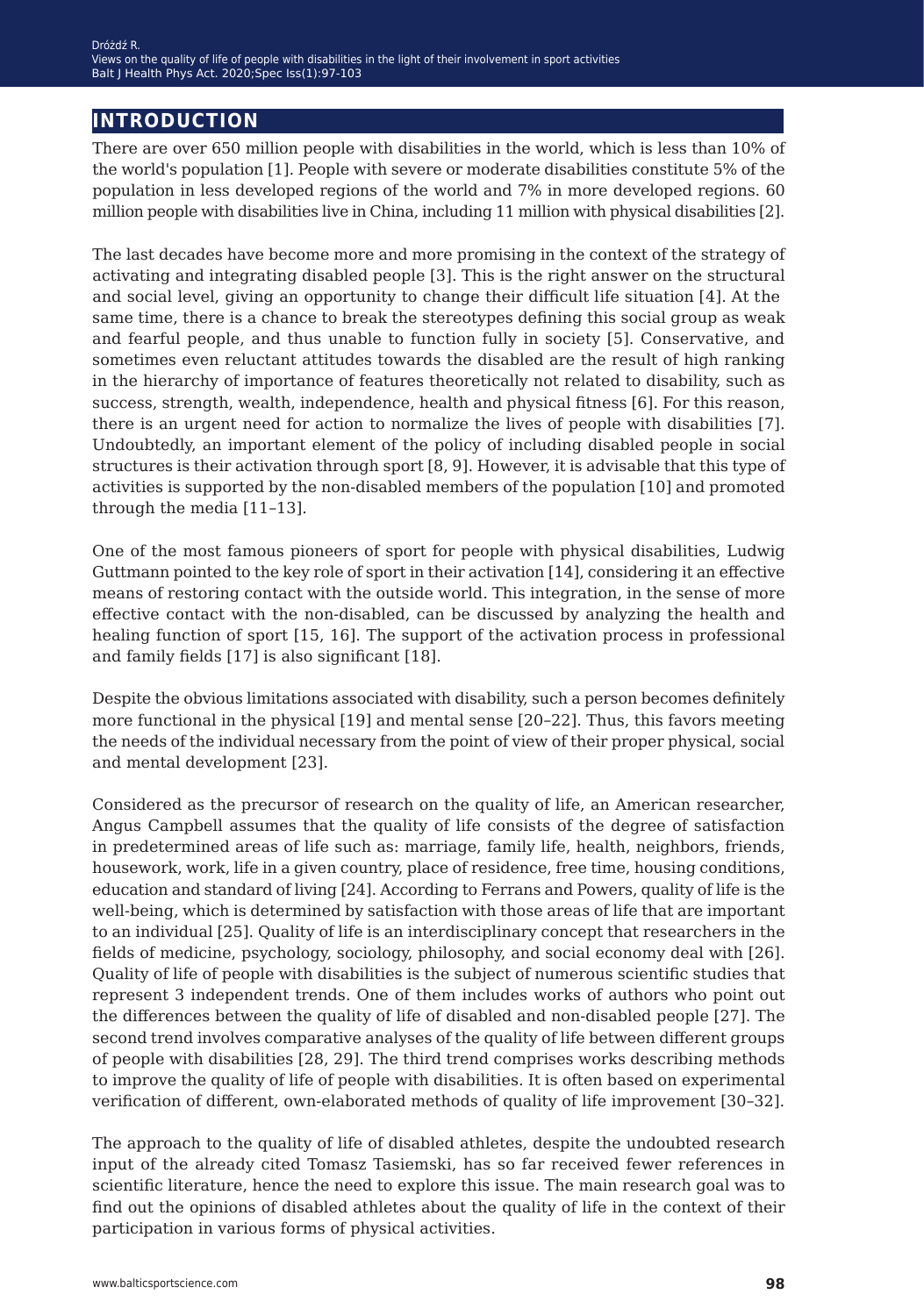# **material and methods**

To achieve the above-mentioned goal, the following research question was stated: Is playing sports a variable among the disabled which differentiates views on the quality of own life in the groups of people practicing and not practicing sports.A hypothesis was adopted that a higher level of the quality of life assessment will be observed more often in the group of disabled athletes than among disabled persons who do not engage in sports activities.

Over 150 questionnaires were collected from disabled athletes, of which those that were not completed correctly were rejected. Finally, 107 sets of surveys completed by this research group were analyzed. The number of examined disabled people not involved in sports was 19.

Quality of Life Index (QLI) is an American scale developed by Ferrans and Powers [25], established for the quantitative assessment of the quality of life. It belongs to the global scales category and is composed of a set of questions about specific areas of life. This scale includes weighing the spheres of life by applying an indicator of the importance of individual spheres for the examined person. It has been shown that the use of this procedure significantly changes the measurement results.

The theoretical basis of QLI refers to the definition of the quality of life as a sense of satisfaction or dissatisfaction arising from those areas of life that are important to the individual. The scale is divided into two parts containing 33 items. The first part measures satisfaction with various areas of life, while the second part measures the importance of these areas for the individual. The answer is given according to a systematic rank system (both in terms of measuring satisfaction and determining validity) which consists of a 6-step scale of estimates, like the Likert scale:

- 1. Extremely dissatisfied
- 2. Very dissatisfied
- 3. Somewhat dissatisfied
- 4. Somewhat satisfied
- 5. Very satisfied
- 6. Extremely satisfied

The result is the outcome of weighing the degree of satisfaction with the corresponding level of importance of the areas covered. The quality of life index enables global quality of life assessment as well as a scoring of the following subscales: health and functioning, social and economic, family, psychological/spiritual. The possible range of global and partial scores is from -15 to 15, with higher scores for better quality of life.All QLI survey items are considered when calculating the total score, which reflects the overall (global) quality of life.

### **Quality of Life Index – Health and Functioning Subscale**

The assessment of health and functioning situation of the examined person is based on questions related to the following aspects of life:

- 1. health
- 2. health care
- 3. pain
- 4. energy (fatigue)
- 5. ability to take care of yourself
- 6. control over life
- 7. chances for living as long as you would like
- 8. sex life
- 9. ability to take care of family responsibilities
- 10. usefulness to others
- 11. worries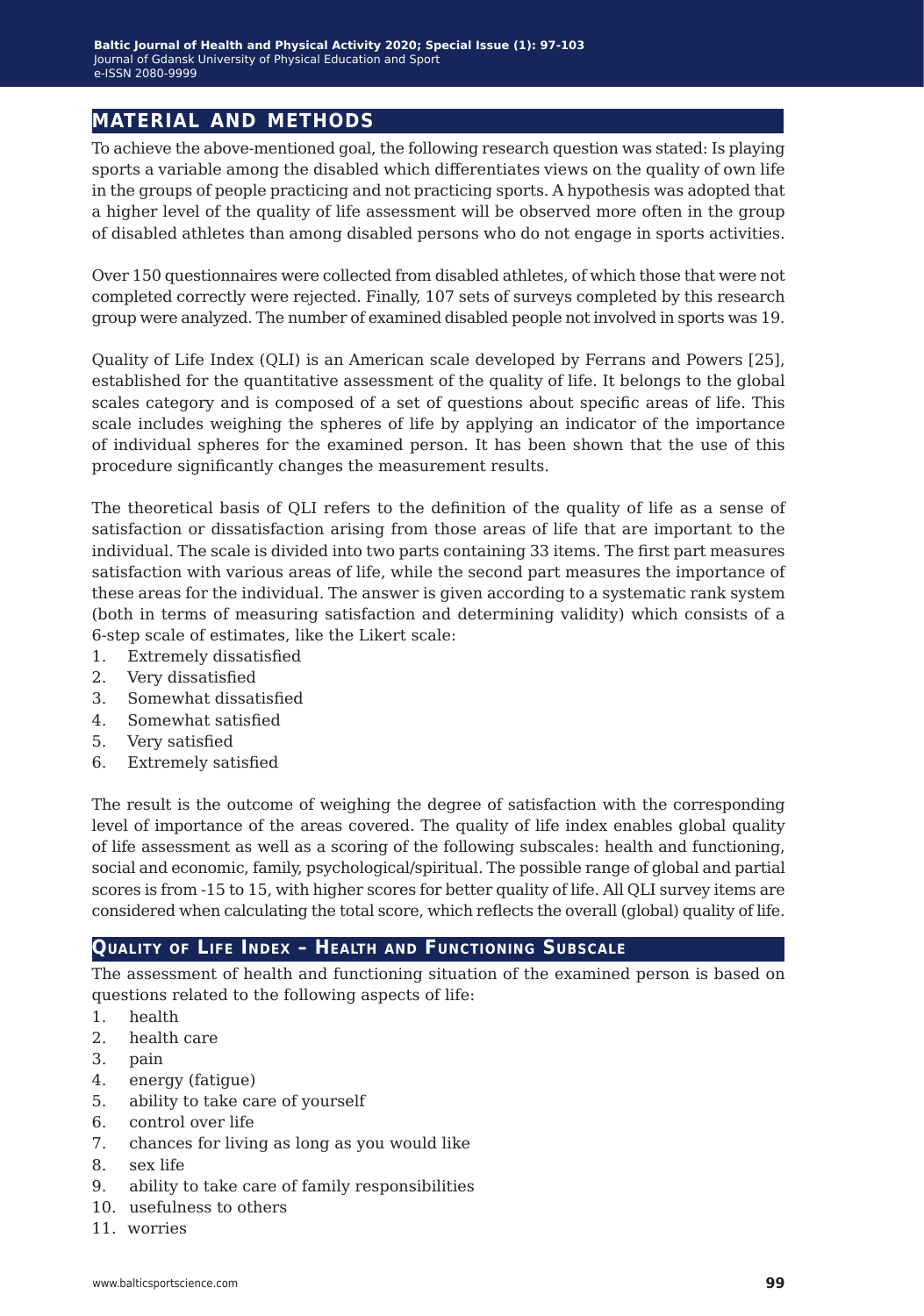- 12. things for fun
- 13. chances for a happy future

# **Quality of life – Social and Economic Subscale**

The assessment of the socio-economic situation of the examined person is based on questions related to the following aspects of life:

- 1. friends
- 2. emotional support from your friends
- 3. neighborhood
- 4. home
- 5. job / not having a job
- 6. education
- 7. financial needs

## **Quality of Life Index – Psychological/Spiritual Subscale**

The assessment of the psychological and spiritual situation of the examined person is based on questions related to the following aspects of life:

- 1. peace of mind
- 2. faith in God
- 3. achievement of personal goals
- 4. happiness in general
- 5. life satisfaction in general
- 6. personal appearance
- 7. self

### **Quality of Life Index – Family Subscale**

The assessment of the family subscale of the examined person is based on questions related to the following aspects of life

- 1. family health
- 2. children
- 3. family happiness
- 4. spouse or partner
- 5. emotional support from family

Data analysis was carried out using the StatSoft, Inc. program. STATISTICA (data analysis software system), version 12. The analysis of interdependence of qualitative features was carried out using the Pearson chi-squared test. The statistical hypothesis was verified assuming a level of significance of 0.05. Groups homogeneous in terms of the analyzed variables were determined using the following tests: Scheffe when parametric methods were used, and multiple comparisons when nonparametric methods were used (failure to meet assumptions about the normality of distributions in groups). Nonparametric methods become useful when, as in this sample, uneven groups are encountered: experimental and control (with a statistically significant difference). In such a case, the data still have significant analytical potential, and uneven group sizes are not a problem in terms of statistical analysis.

### **results**

Based on the results obtained within each subscale: pain, partner and sex, health and functioning, social and economic, psychological and spiritual as well as family surveyed non-athletes were assigned to clusters of quality of life designated for disabled athletes. Most of the disabled non-sportsmen turned out to belong to a higher quality of life concentration. The detailed results are presented in the table below.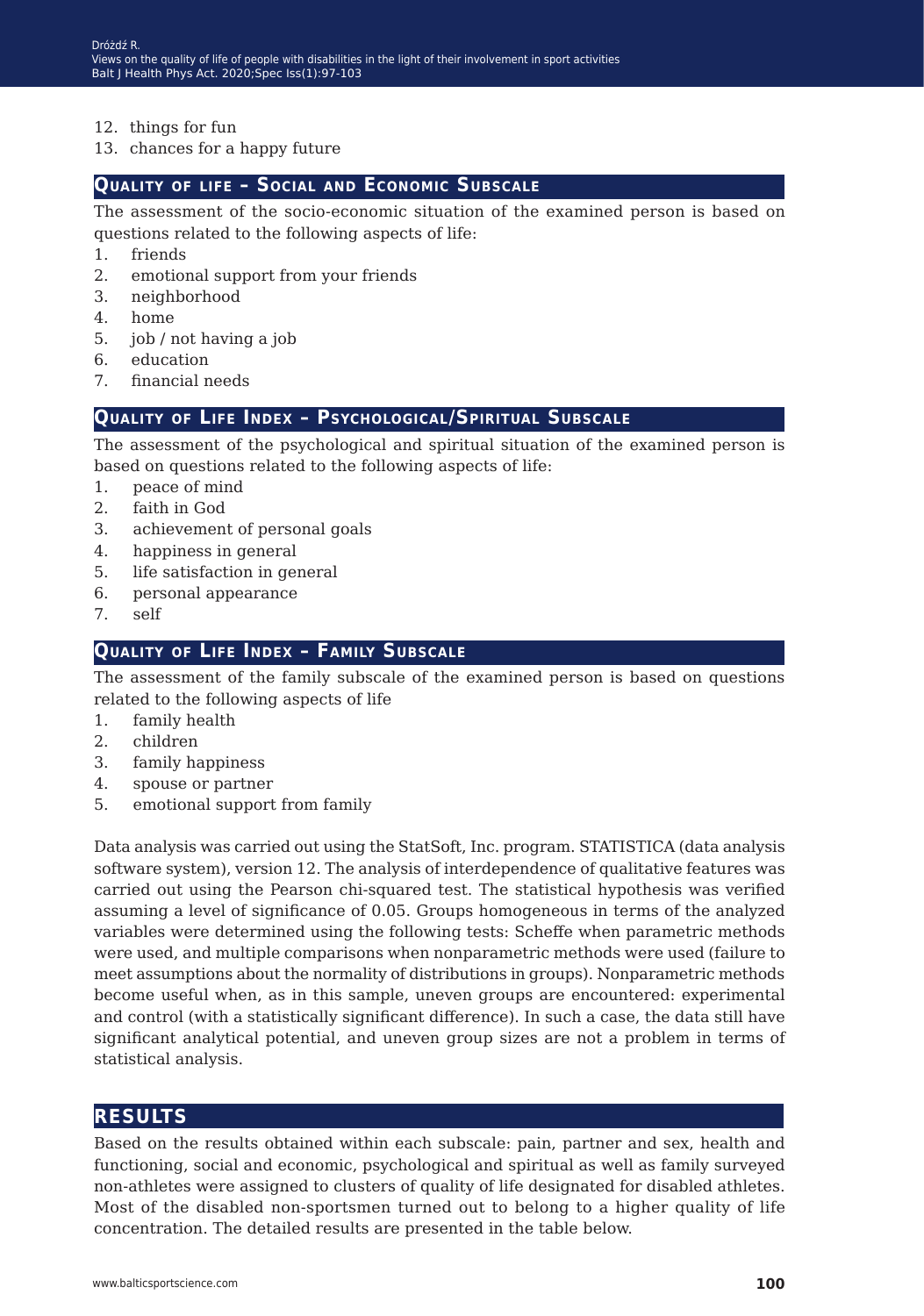|     |                            | Quality of life |              |     |
|-----|----------------------------|-----------------|--------------|-----|
| No. | Disabled people group      | lower level     | higher level | Sum |
|     | Number of athletes         | 58              | 49           | 107 |
|     | Percentage of athletes     | 54.2            | 45.8         |     |
| 3   | Number of non-athletes     | 5               | 14           | 19  |
| 4   | Percentage of non-athletes | 26.3            | 73.7         |     |
|     | Total                      | 63              | 63           | 126 |

Table 1. Adherence of the surveyed disabled athletes and non-athletes to designated clusters of quality of life

The surveyed non-disabled athletes significantly more often belonged to the group with a higher declared quality of life ( $\chi^2$ =5.02, p=0.025); in this group almost 3 out of 4 respondents belonged to the cluster with a higher quality of life, while in the group of disabled athletes less than one in two respondents belonged to this cluster.

Table 2. The mean values, standard deviation or median and quarter deviation of the components of the Quality of Life Index divided into categories of lower or higher quality of life and sports for the disabled

|                             | lower level of quality<br>of life |                           | higher level of quality<br>of life |                           | homogenous groups <sup>1)</sup> |        |         |        |
|-----------------------------|-----------------------------------|---------------------------|------------------------------------|---------------------------|---------------------------------|--------|---------|--------|
| Quality of Life Index Item  | athletes<br>${1}$                 | non-<br>athletes<br>${2}$ | athletes<br>${3}$                  | non-<br>athletes<br>${4}$ | ${1}$                           | ${2}$  | $\{3\}$ | ${4}$  |
|                             | $\overline{x}$ ± SD               | $\overline{x}$ ± SD       | $\overline{x}$ ± SD                | $\overline{x}$ ± SD       |                                 |        |         |        |
| Social and economic         | $0.8 \pm 2.9$                     | $0.7 \pm 3.1$             | $6.9 \pm 3.7$                      | $7.7 \pm 3.8$             | $\ast$                          | $\ast$ | $**$    | $**$   |
| Subscale of OLI             | $me \pm QD$                       | $me \pm OD$               | $me \pm OD$                        | $me \pm QD$               |                                 |        |         |        |
| Pain                        | $-2 \pm 3.5$                      | $-4.5 \pm 4$              | $-2.5 \pm 5.6$                     | $-2 \pm 5.8$              | $\ast$                          | $\ast$ | $\ast$  | $\ast$ |
| Partner and sex             | $0.5 \pm 2.8$                     | $-5.5 \pm 1.6$            | $8.3 \pm 3.8$                      | $9 \pm 1.9$               | $\ast$                          | $\ast$ | $**$    | $**$   |
| Health and functioning      | $0.8 \pm 1.8$                     | $3.5 \pm 3.4$             | $7 \pm 2.1$                        | $7.1 \pm 1.9$             | $\ast$                          | $**$   | $**$    | $**$   |
| Psychological and spiritual | $0.9 \pm 1.5$                     | $1.5 \pm 1.9$             | $7.3 \pm 1.6$                      | $8.1 \pm 1$               | $\ast$                          | $\ast$ | $**$    | $**$   |
| Family                      | $2.3 \pm 3.1$                     | $1.5 \pm 0.1$             | $9 \pm 2.8$                        | $9.6 \pm 2.6$             | $\ast$                          | $\ast$ | $**$    | $**$   |

<sup>1)</sup> the columns of the table homogeneous groups contain information which of the examined subgroups do not differ statistically significantly in terms of the analyzed variable (belonging to the same group marked with the symbol \* or \*\*).

What is worth emphasizing in each of the clusters of quality of life, the surveyed nonathletes did not significantly differ from disabled athletes in each of the subscales, e.g. in the clustering of lower quality of life by comparing the results of e.g. the "family" subscale, athletes did not differ significantly from non-athletes. Similarly, in the higher clustering the quality of life for the "family" subscale athletes did not differ significantly from non-athletes (Table 2).

Furthermore, for each of the subscales, with the exception of the variable "pain", the principle of existence of significant differences between groups of athletes and non-athletes from the focus of lower quality of life with the results of groups of athletes or non-athletes from the focus of higher quality of life was maintained.

The only exception to this rule was the results of disabled non-athletes on the "health and functioning" subscale. Disabled athletes from the lower quality of life clustering achieved significantly lower scores on the "health and functioning" subscale from both disabled athletes and non-athletes from the higher quality of life clustering. Meanwhile, disabled non-athletes from a lower quality of life clustering did not differ significantly from disabled athletes from their clustering, but they did not differ significantly from athletes and nonathletes from a higher quality of life clustering. For the "pain" variable, there were no significant differences between the analyzed subgroups.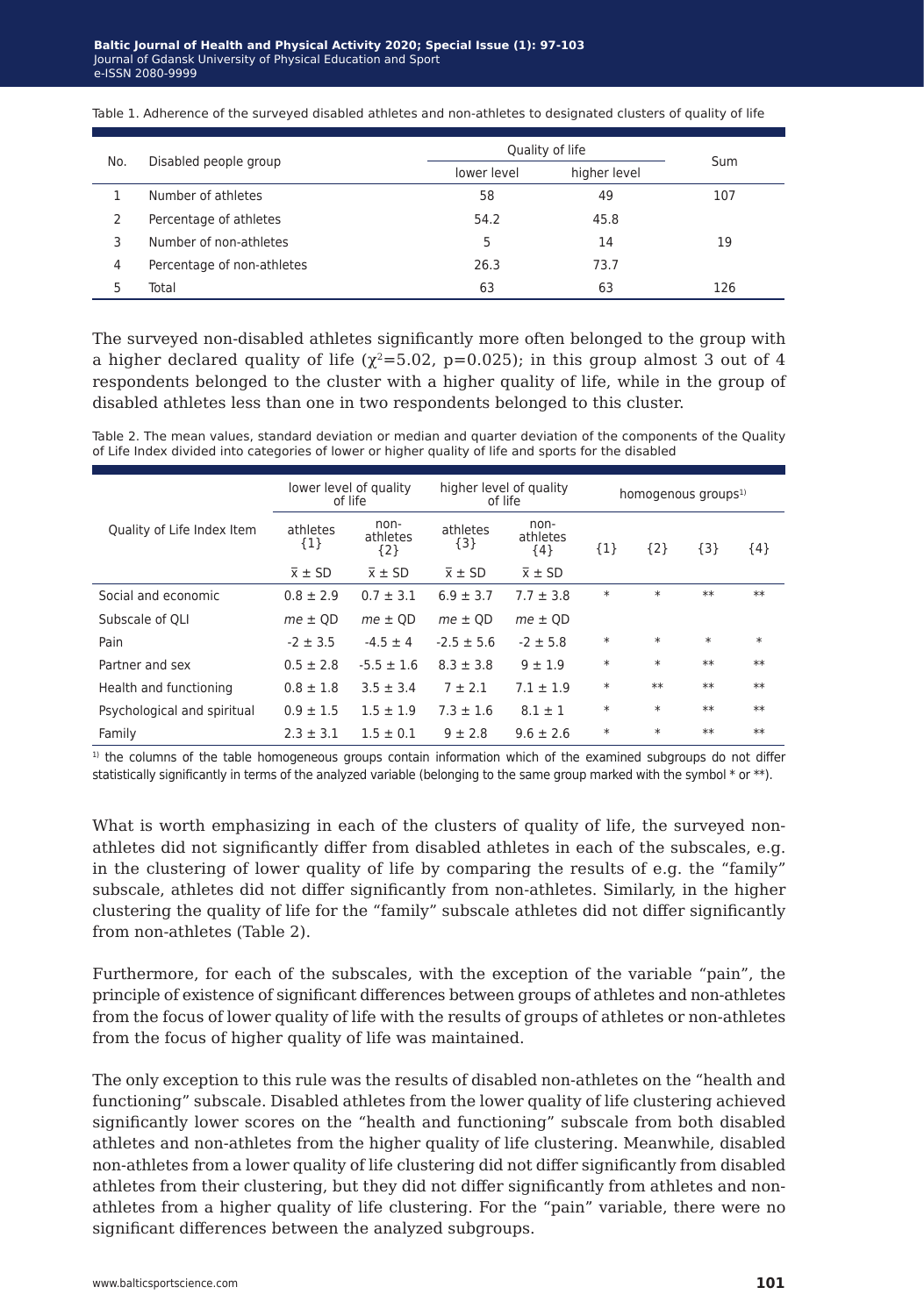# **conclusions**

The assumption that practicing sport improved the assessment of the quality of life turned out to be wrong in the case of the examined group of disabled people. Undoubtedly, these results require confirmation in the course of subsequent studies. Current research clearly speaks in favor of disabled persons practicing sports. Consideration should be given to expand the surveyed group in future research projects, including especially people with disabilities who do not practice sport. This will probably lead to more convincing conclusions.

For people with disabilities, participation in sport activities is an opportunity to meet the need for self-fulfillment and social acceptance. Not without significance is the fact that fitness obtained through physical activity builds a positive image of the disabled person in his own eyes and in the eyes of other people. Thus, limiting social stigmatization and enhancing development potential should become a source of positive experiences for people with disabilities who practice sport. This kind of activity reduces negative emotions associated with disabilities in the form of depression, anxiety, or shame. This conclusion is true even more considering that in the Polish reality disabled athletes in recent years have provided at least as many positive surprises than the healthy ones. It often seems that their commitment and determination are greater, because in addition to sports improvement, they must constantly overcome the limitations resulting from their own disability. Presumably, because of this, for some of them the subjective conviction about the quality of their lives suffers.

#### **references**

- [1] Pagán R. Time allocation in tourism for people with disabilities.Ann Tourism Res. 2012;39(3):1514-1537. [https://](https://doi.org/10.1016/j.annals.2012.04.005 ) [doi.org/10.1016/j.annals.2012.04.005](https://doi.org/10.1016/j.annals.2012.04.005 )
- [2] Bi Y, Card J, Cole S.Accessibility and attitudinal barriers encountered by Chinese travelers with physical disabilities. Int J Tourism Res. 2007;9(3):205-216. <https://doi.org/10.1002/jtr.603>
- [3] Buhalis D, Darcy S, Ambrose I. Best practices in accessible tourism. inclusion, disability, ageing population and tourism. Ontario: Channel View Publications; 2012. <https://doi.org/10.21832/9781845412548>
- [4] Kryńska E.Analiza sytuacji osób niepełnosprawnych w Polsce i Unii Europejskiej. Raport przygotowany w ramach projektu "Zatrudnienie osób niepełnosprawnych- perspektywy wzrostu" [Analysis of the situation of disabled people in Poland and the European Union. Report prepared under the project "Employment of disabled people – growth prospects"]. Warszawa: IPiSS; 2013. Polish.
- [5] Czykwin E, Rusaczyk M. Gorsi inni badania [Worse others research]. Białystok: Wydawnictwo Uniwersyteckie Trans Humana; 2008.Polish.
- [6] Kossewska J. Społeczeństwo wobec osób niepełnosprawnych postawy i ich determinanty [Society towards people with disabilities - attitudes and their determinants]. Studia Psychologica. 2003;14:1-11. Polish.
- [7] Niedbalski J. Sport osób niepełnosprawnych w przekazie i dyskursie medialnym w Polsce [Sports of disabled people in the message and media discourse in Poland]. Przegląd Socjologii Jakościowej. 2015;11(2):130-159. Polish.
- [8] Barlak M. Pedagogiczne wartości sportu integracyjnego [The pedagogical values of inclusive sport] In: Nowocień J, eds.Społeczno-edukacyjne oblicza olimpizmu. Ruch olimpijski i niepełnosprawni sportowcy [Socio-educational faces of the Olympics. Olympic movement and disabled athletes]. Warszawa: AWF, Polska Akademia Olimpijska; 2006, 141-147. Polish
- [9] Łuszczyńska A. Psychologia sportu i aktywności fizycznej. Zagadnienia kliniczne [Psychology of sport and physical activity. Clinical issues].Warszawa: PWN; 2011. Polish.
- [10] Tasiemski T.Attitudes, relationships and adjustment In: Bickenbach J, eds. International perspectives on spinal cord injury. Geneva-Switzerland: World Health Organization; 2013, 121-146.
- [11] Barnes C. Wizerunek niepełnosprawności i media. Badanie zasad przedstawiania osób niepełnosprawnych w środkach masowego przekazu. [The image of disability and the media. Examination of the principles of representation of people with disabilities in the mass media]. Warszawa: Ogólnopolski Sejmik Osób Niepełnosprawnych; 1997. Polish.
- [12]Andrzejewska A, Bednarek J.Osoby niepełnosprawne a media cyfrowe. Z pogranicza teorii i praktyki [People with disabilities and digital media. On the verge of theory and practice]. Warszawa: Wydawnictwo Akademii Pedagogiki Specjalnej; 2010. Polish.
- [13] Niedbalski J. Sport jako narzędzie aktywizacji i społecznej integracji osób z niepełnosprawnością fizyczną [Sport as a tool for activation and social integration of people with physical disabilities]. Problemy Polityki Społecznej. Studia i Dyskusje 2015;28(1):101-118. Polish.
- [14] Guttmann S. Significance of sport in rehabilitation of spinal paraplegics and tetraplegics. JAMA. 1976;2(236):195-197.
- [15] Nigel T, Smith A. Disability, sport and society. London: Tayler & Francis; 2009.
- [16] Tasiemski T, Wilski M, Priebe M. Life satisfaction and life values in people with spinal cord injury living in three Asian countries: a multicultural study. J Spinal Cord Med. 2013;36(2):118-126. [https://doi.](https://doi.org/10.1179/2045772312Y.0000000074 ) [org/10.1179/2045772312Y.0000000074](https://doi.org/10.1179/2045772312Y.0000000074 )